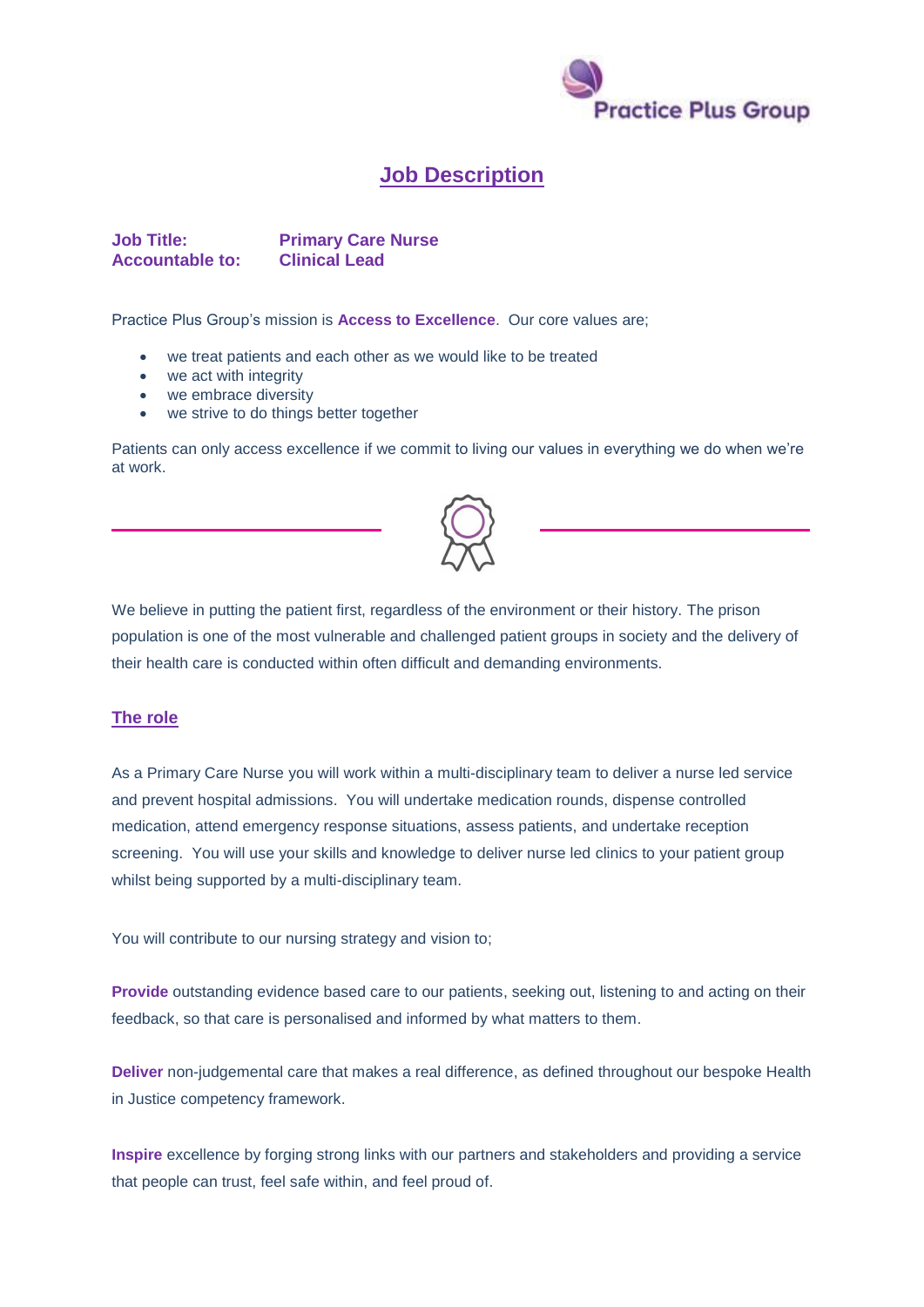

**Promote** best practice, clinical supervision, evidence based care and continuous quality improvement, embedding a culture of shared learning.

**Share** knowledge, skills and expertise to ensure safe care, building strong multi-disciplinary teams and supporting each other to do a great job.



## **About you**

- Registered nurse *Adult*
- Current professional qualification (NMC)
- Evidence of Continued Professional Development
- Understanding of the complexities of multi-disciplinary and multi-agency working
- A non-judgmental and compassionate approach
- Excellent communication skills
- Understanding of clinical governance, health and safety, QOF, EBP and national standards
- Good IT skills and IT literacy
- Knowledge of healthcare policies and best practice
- Proactive problem solving skills
- Flexible attitude to working arrangements
- Motivated as an individual and when working in a team
- Able to work within a busy environment
- Willing to learn and develop being committed to self-development
- Patient centred values